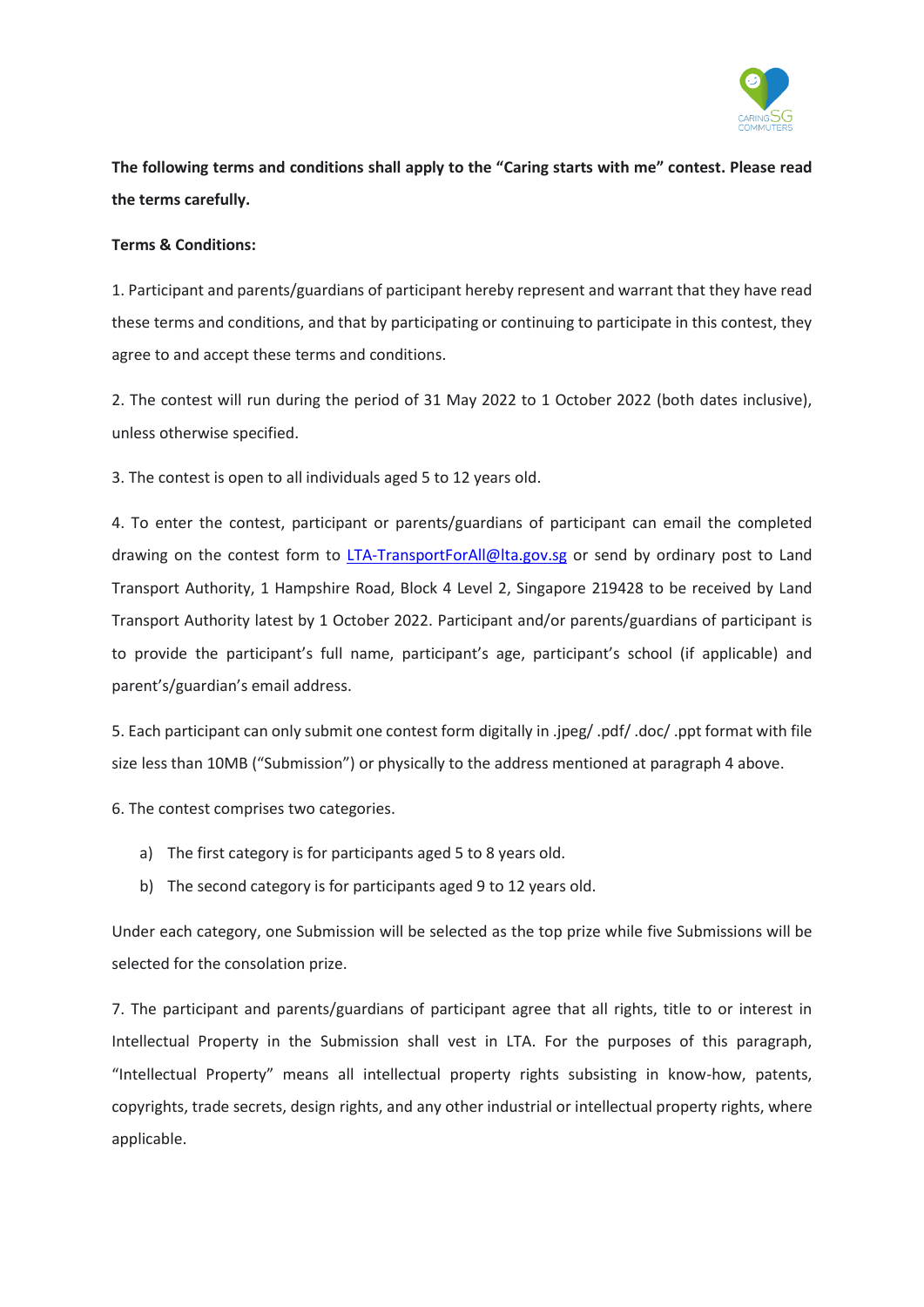

8. The participant and parents/guardians of participant agree and consent to LTA using their names and/or personal information provided in the Submission for LTA's publicity purposes for an unlimited duration. LTA shall be entitled to use the participant's name and entry submitted by the participant and/or parents/guardians of participant for publicity purposes, including print, broadcast and online media.

9. LTA reserves the sole right and final decision to determine the winners.

10. All prizes are non-transferable (i.e., LTA shall award the prize only to the winner and not to any other designated person), non-exchangeable for any other item and shall be subjected to such terms and conditions, which the LTA may at its sole and absolute discretion, impose.

11. LTA is allowed to, at its sole and absolute discretion, exchange or substitute the prize to another prize of similar without notice and without liability to any person.

12. Winners will be informed of the prizes via email and are to submit their original entry during prize collection.

13. Arrangement for the prize collection will be made after the contest closes. Valid identification documents and any other details deemed necessary and relevant by LTA are required when the prize is being collected. All prizes not collected within three (3) months from the date of notification will be forfeited, without prior notice to or further recourse by the winner of that prize.

14. LTA's decision on all matters relating to the contest shall be final and binding. Except as expressly specified in these terms and conditions, LTA shall not be obliged to enter into any correspondence concerning the "Caring starts with me" contest.

15. Problems affecting contest: To the maximum extent permissible by law, LTA shall not be liable in any way to anyone if, for any reason, any aspect of the contest is not executed as planned, including without limitation, by reason of infection by computer virus, network failure, bugs, tampering, unauthorised intervention, fraud, technical failures or any cause of whatsoever nature beyond the control of LTA which corrupts or affects the administration, security, fairness, integrity or proper conduct of the contest. LTA may, at any time and in its sole discretion, cancel, terminate, modify or suspend this contest, or invalidate any affected submissions, without being liable in any way to anyone.